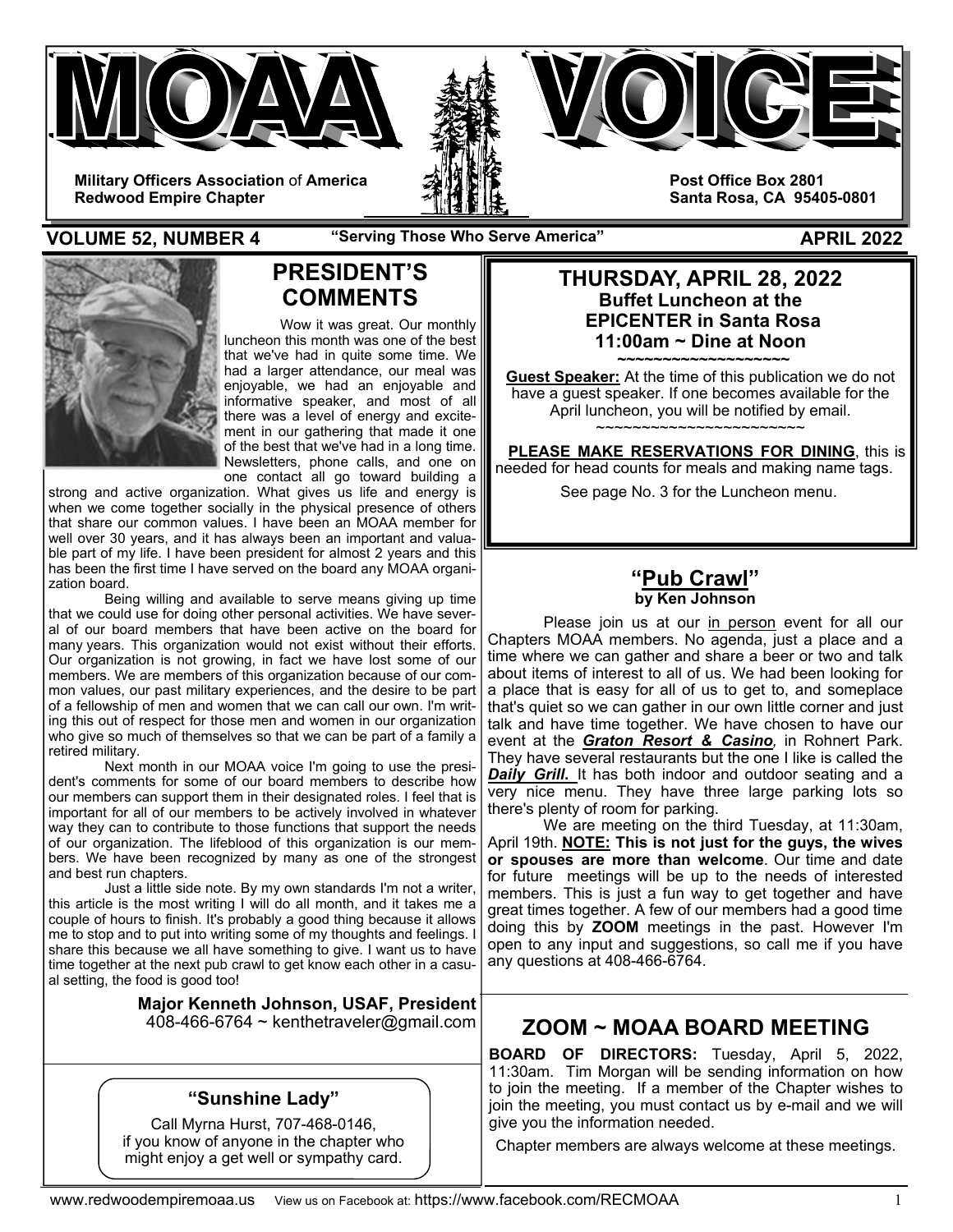## **Redwood Empire Chapter member CPT WILLIAM ANDERSON, USA**

#### **Is offering his service to members and veterans in need.**

He realizes that the country is presently going through a rough time, because of the present COVID-19 virus and shelter in place, there are a lot of people with many different needs. He is offering to our members and any veterans organizations his help.

 As a landlord he can repair many house issues for our their members. **FREE!** They only need to pay for parts.

 He can transport supplies. He lives in Santa Rosa. He owns 59 properties in this state alone and is his own maintenance service. He does many kinds of things.

 Anyone can call him and he will give you more details. Call: William Anderson at 707-331-0366

Craig S. Matsuda Lt Col (USAF, Ret) 853 Natalie Drive Windsor, CA 95492

*Copy of recent letter* 

MOAA-Redwood Empire Chapter P. O. Box 2801 Santa Rosa, CA 9+5405-0801

Dear Sir,

I'd like to report that the article by CPT William Anderson (USA) in the MOAA Voice Newsletter works. I contacted William for help on my home, and he responded quickly and thoroughly. It was done professionally and free of charge.

Thank you for making members aware of William's services. It's an enormous boost in these times of high prices. Members will be in good hands.

#### Sincerely,

## **Craig S. Matsuda**



## **THE FOLLOWING 24 MEMBERS HAVE NOT PAID THEIR DUES FOR 2022.**

(AND THEY MAY BE DROPPED) WLA,MB,DB,FAB,RLB,CDB,DWC,RNC,LE,DE, NMH,MAH,HWH,JK,MPM,JAP,RGR,SS,AS,DLT, AU,TU,LLW,NDW



# **Charles M. Schulz Sonoma County Airport**

Snoopy would never recognize the airport these days. In 1947, when scheduled commercial flights first took off from the airport, he wasn't even "born." His first appearance in newspapers was in October 1950, three years later. The airport had various names at first, but in 2000, the year Schulz died, it was given its current name: Charles M. Schulz

Sonoma County Airport. A wonderful tribute to a wonderful man. Snoopy would be proud.

 The guest speaker at the February MOAA lunch was Jon Stout, Airport Manager. His PowerPoint presentation was positively loaded with information about the airport, focusing on current and upcoming plans for expanding the terminal, parking (the lot will be fully solar paneled), car rentals, and the number of commercial flights. He said he would like to have Southwest added to the list of carriers; however, as of now it doesn't fit their business market. He will continue talking to them. The airport has always been



**Jon Stout, AAE, CAE**  Airport Manager **Charles M Schulz<br>Sonoma County Airport** 

and will continue to have very high private-plane traffic.

 The Q & A session following Stout's talk was interesting and productive. If you wish to ask him additional questions, or just let him know how much we appreciated his being at the luncheon, you can email him at Jon.Stout@sonoma-county.org. He's very receptive to your questions and comments.

# **COME TO THE "PUB CRAWL" SEE PAGE No. 1**

**~~~~~~~~~~~~~~~~~~~~ PLEASE PAY YOUR ANNUAL DUES THEY ARE ONLY \$25.00 PER YEAR** 

# **~~~~~~~~~~~~~~~~~~~~ SEE IF YOURS IS MISSING**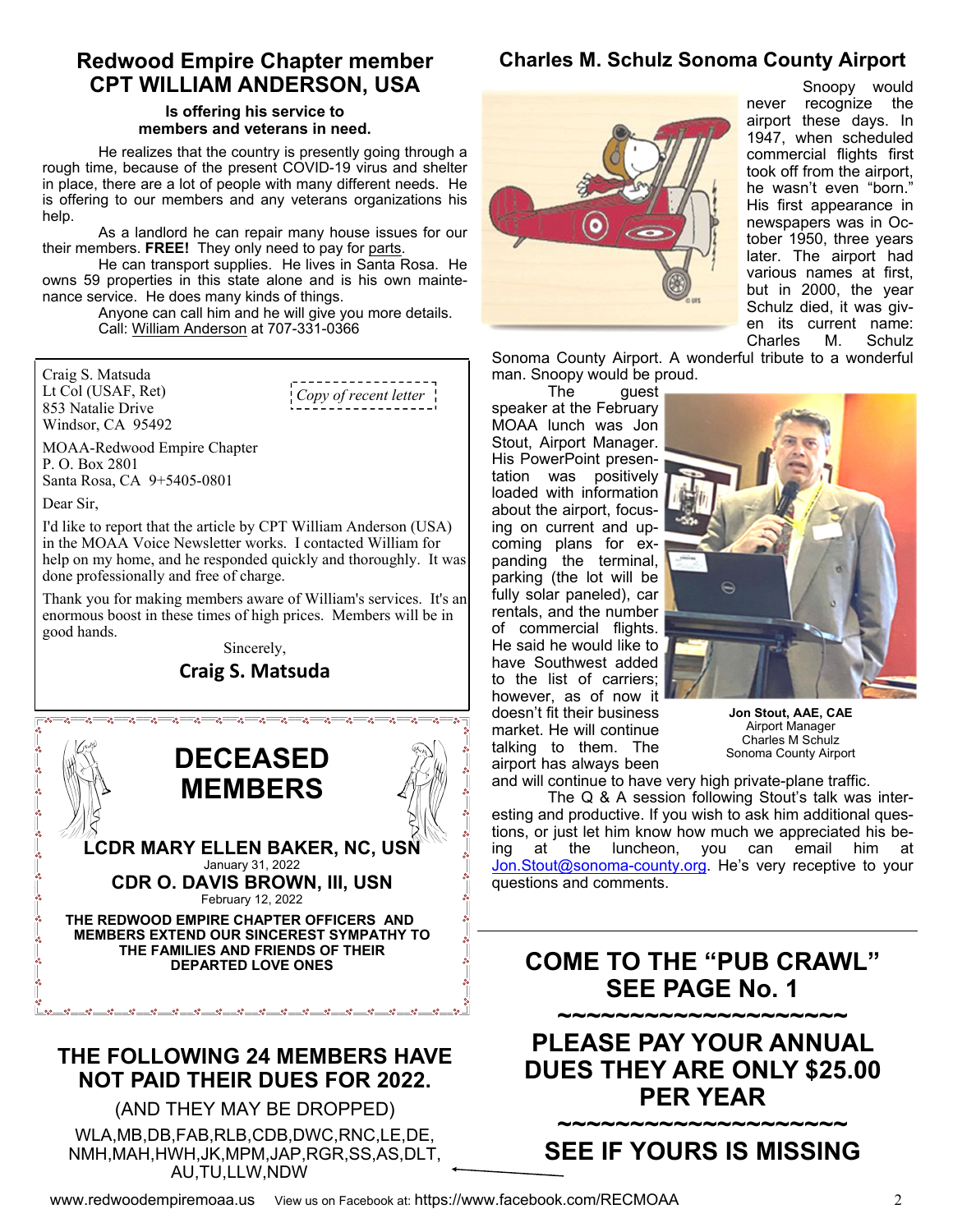| (A Sonoma County Main Chapter event; all members are more than welcome)                                                                                                                                                                                                |  |  |  |  |  |
|------------------------------------------------------------------------------------------------------------------------------------------------------------------------------------------------------------------------------------------------------------------------|--|--|--|--|--|
| <b>Buffet Luncheon, Thursday April 28, 2022</b><br>Epicenter, 3215 Coffey Lane, Santa Rosa<br>Socializing 11:00 to 11:45 am, Meeting starts, Lunch 12:00 noon<br>Cost (including tax and tip) - Price \$26.00                                                          |  |  |  |  |  |
| <b>Salad: Marinated Vegetable Salad. Fresh Rolls &amp; Butter.</b>                                                                                                                                                                                                     |  |  |  |  |  |
| Lunch: Spaghetti and Meat sauce, Combination Flatbread and Seasonal Vegetables.                                                                                                                                                                                        |  |  |  |  |  |
| <b>Dessert:</b> Cookies. Water, Iced Tea, Hot Tea and Coffee                                                                                                                                                                                                           |  |  |  |  |  |
| <b>Enclosed:</b> is my check for my advanced reservation____ persons @ \$26.00 each. \$________                                                                                                                                                                        |  |  |  |  |  |
| Note: All must make RESERVATIONS Please Pre Pay if possible. (Late options only Pay At Door).<br>Information is needed for head counts for meals and making name tags.<br>NO RESERVATION or Walk-Ins will cost \$30.00 per person.                                     |  |  |  |  |  |
| <b>Donations:</b> Col. Brey Scholarship Fund (Fully Tax Deductible). \$ <b>TOTAL:</b> \$                                                                                                                                                                               |  |  |  |  |  |
| Guest Speaker: None at time of publication.                                                                                                                                                                                                                            |  |  |  |  |  |
|                                                                                                                                                                                                                                                                        |  |  |  |  |  |
| Guests:<br>Make check (s) payable to: RECMOAA<br>To: MOAA, Redwood Empire Chapter, P.O. Box 2801, Santa Rosa, CA 95405<br>"Contact the Chapter Secretary @ 707-795-3963, prior to 10:00am, Tuesday<br>before the Thursday event to request a refund on prepaid meals." |  |  |  |  |  |

# **Legislative Update- April 2022**

#### **Federal:**

**Federal Budget . 2022 NDAA.** While it appears that funding is still being worked on, MOAA has established a priority list of legislation for our legislators to consider. And, in so doing, National MOAA is preparing to launch its annual Advocacy in Action (AiA) for 2022 during the period 1-29 April. This will involve CalMOAA and its chapters quite extensively through in-person meetings with our respective congressmembers, virtual meetings through Zoom, telephone meetings, or lastly direct mail with the approved talking points.

 We will be supporting National MOAA in the following three priorities:

**S. 344/ HR 1282 Concurrent Receipt - aka Major Richard Star Act.** This legislative proposal would provide for full retirement benefits for those injured in combat and forced to retire before twenty years off service. Although it has received adequate support, it appears that it might not "make to cut" when the NDAA gets finalized unless a counter balancing budget line has been found. However, since these may be considered "stand alone" bills, they still may get funded.

**H.R. 4824 Stop Copay Overpay Act– TRICARE Mental Health Copayments.** Support for mental health is increasingly important, and the issue is getting attention on the Hill due to pandemic impacts and the effects of social media on children's well-being. This bill seeks to remedy TRICARE's financial barrier to care when it is available will benefit our currently serving families on TRICARE Select and our working-age retirees and their families.

**Military Pay Raise at 4.6%.** This proposal should be included in the FY 2023 NDAA based on the President's

guidance and input from the Armed Services Committees in both chambers. However, some legislators are interested in adjusting pay for junior enlisted. No details are available at this time. However, although a 2.7% pay raise is included, it does not meet the requirements of the Employment Cost Index (ECI) which is 4.6% for all ranks due to a 2.6% gap from previous years. This issue is significantly important to those who are about to retire.

**COLA continues to rise.** The latest information available shows it 3.9% above the baseline.

**State:** 

 The major thrust this month is to keep the following legislation on all Assemblymembers and Senators desks asking for their support.

**AB 1623 Tax Exemption for Military Retired Pay.** In view of the State "excess" money perhaps the "tax fairies" may look favorably on our situation.

 **Voter Voice.net** We still need your help by following up, particularly with Assemblymember Marc Levine who is a member of the Revenue and Taxation Committee which will meet on 21 March. Please use the link below to send a message to the Committee. This sends the message automatically to your State Senator or Assemblymember.

> **Vern McNamee, LTC, USA Retired**  Legislative Chairman Redwood Empire Chapter, MOAA (CA30)